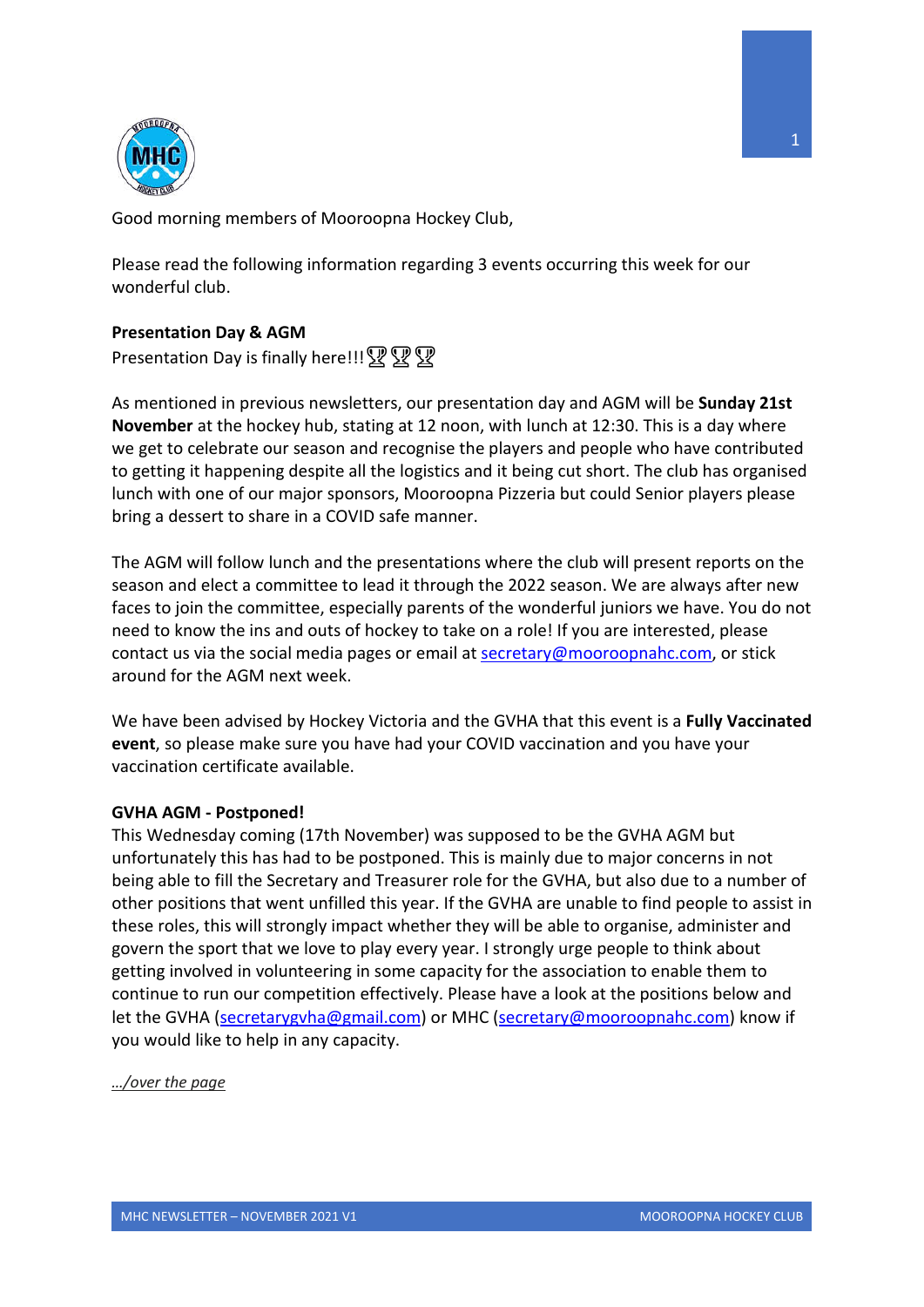

### Executive Committee:

- President
- Vice Presidents (up to 3)
- Secretary
- Assistant Secretary
- Treasurer
- Assistant Treasurer

## General Committee (can be added to and modified):

- Score Recorder/Competitions Convenor
- Umpire Coordinator
- Coaching and Development Coordinator
- Draw convenor
- Junior Coordinator
- Facility Manager
- Publicity Officer/Promotions/Events
- Grants/Sponsorship/Fundraising

## **Twilight Round 2**

It was wonderful to see so many Mooroopna players back on the hockey field last week for the first round of twilight! This is another example where wonderful GVHA volunteers have worked to organise a competition for all ages; please make sure you thank them, especially one of our own, James Sach!

Please find attached the fixtures for Round 2 which will take place on Monday 15th November.

If you expressed interest in playing, you were placed in a team so please make sure you turn up to ensure we have enough players each week and that each team has a relatively even gender balance. Remember that this is a SOCIAL competition with mixed ability; please make sure that if you are an experienced player, you act and behave accordingly, and do not hit the ball.

We look forward to seeing you all on Monday and if you are still interested but haven't expressed that, please come on down.

As always, if you have any questions or queries about the above information, do not hesitate to reach out on social media or email at secretary@mooroopnahc.com.

Kind regards,

## 2021 MHC Committee

2